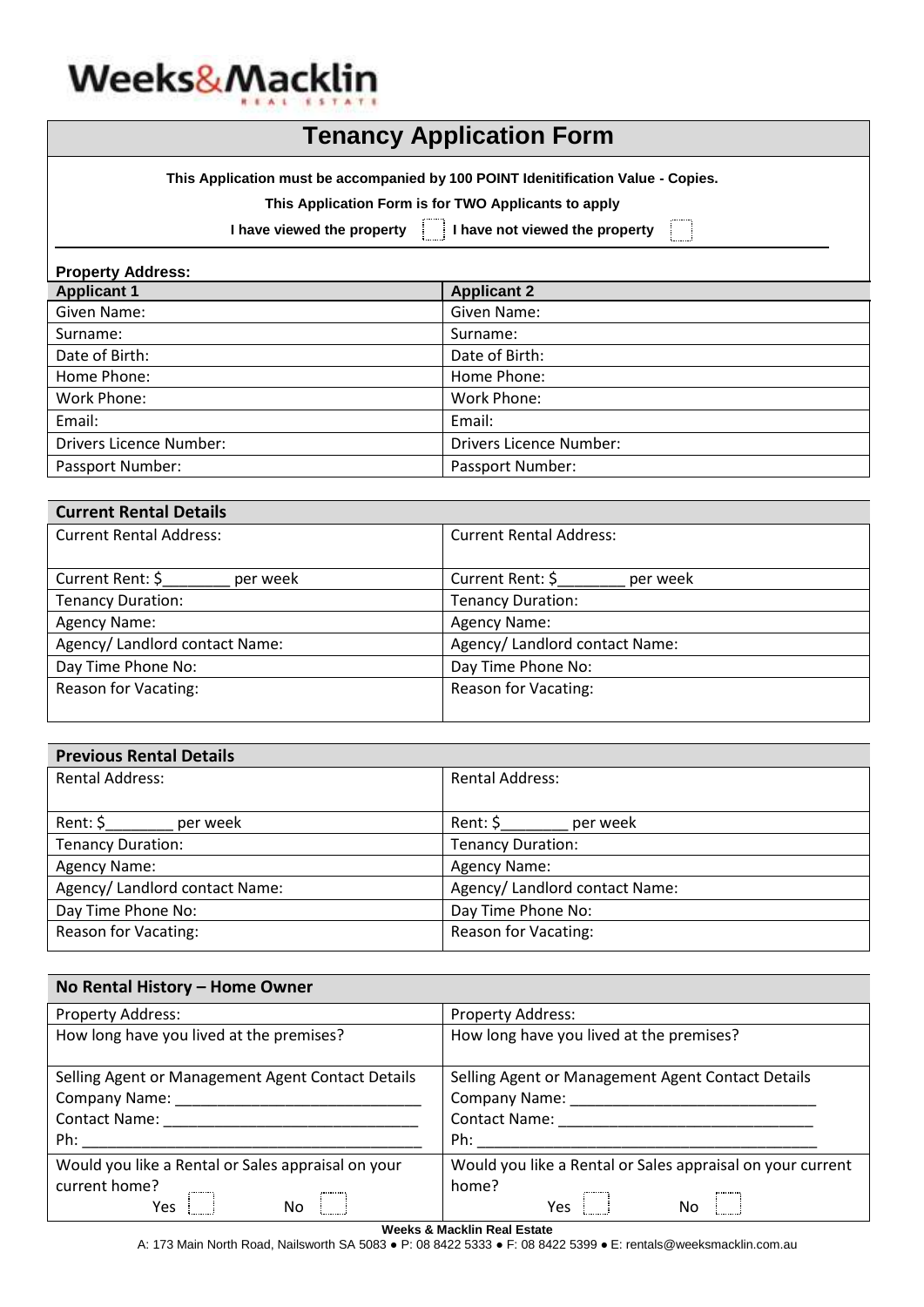# Weeks&Macklin

| <b>Employment Details</b>          |                                    |
|------------------------------------|------------------------------------|
| <b>Current Employer:</b>           | <b>Current Employer:</b>           |
|                                    |                                    |
| Job Position:                      | Job Position:                      |
| Length of Employment:              | Length of Employment:              |
| <b>Contact Name:</b>               | <b>Contact Name:</b>               |
| <b>Employers Contact Details:</b>  | <b>Employers Contact Details:</b>  |
| Phone:                             | Phone:                             |
| Fax:                               | Fax:                               |
| Email:                             | Email:                             |
| Full Time or Part time Employment? | Full Time or Part time Employment? |
|                                    |                                    |
| Net income per week:               | Net income per week:               |
| Other sources of income:           | Other sources of income:           |
|                                    |                                    |

| <b>Occupancy Details</b>                                             |                                       |  |
|----------------------------------------------------------------------|---------------------------------------|--|
| What is the total amount of occupants who will live in the property? |                                       |  |
| Number and ages of children (if any)                                 |                                       |  |
| Do you have any Pets? If so how many?                                | Do you have any Pets? If so how many? |  |
| Pet Type:                                                            | Pet Type:                             |  |
| Breed:                                                               | Breed:                                |  |
| Age:                                                                 | Age:                                  |  |
| Are your Pets Inside or Outdoor Pets?                                | Are your Pets Inside or Outdoor Pets? |  |
|                                                                      |                                       |  |

| <b>Emergency Contact Details</b> |                      |
|----------------------------------|----------------------|
| Name of contact:                 | Name of contact:     |
| Address:                         | Address:             |
| Relationship to you:             | Relationship to you: |
| Day Time Phone No:               | Day Time Phone No:   |

| Personal or Business References (no relatives) |                       |  |
|------------------------------------------------|-----------------------|--|
| <b>Reference 1:</b>                            | <b>Reference 1:</b>   |  |
| Name:                                          | Name:                 |  |
| Occupation:                                    | Occupation:           |  |
| Ph:                                            | Ph:                   |  |
| How do they know you?                          | How do they know you? |  |
| <b>Reference 2:</b>                            | <b>Reference 2:</b>   |  |
| Name:                                          | Name:                 |  |
| Occupation:                                    | Occupation:           |  |
| Ph:                                            | Ph:                   |  |
| How do they know you?                          | How do they know you? |  |
| <b>Reference 3:</b>                            | <b>Reference 3:</b>   |  |
| Name:                                          | Name:                 |  |
| Occupation:                                    | Occupation:           |  |
| Ph:                                            | Ph:                   |  |
| How do they know you?                          | How do they know you? |  |

#### **Weeks & Macklin Real Estate**

A: 173 Main North Road, Nailsworth SA 5083 ● P: 08 8422 5333 ● F: 08 8422 5399 ● E: rentals@weeksmacklin.com.au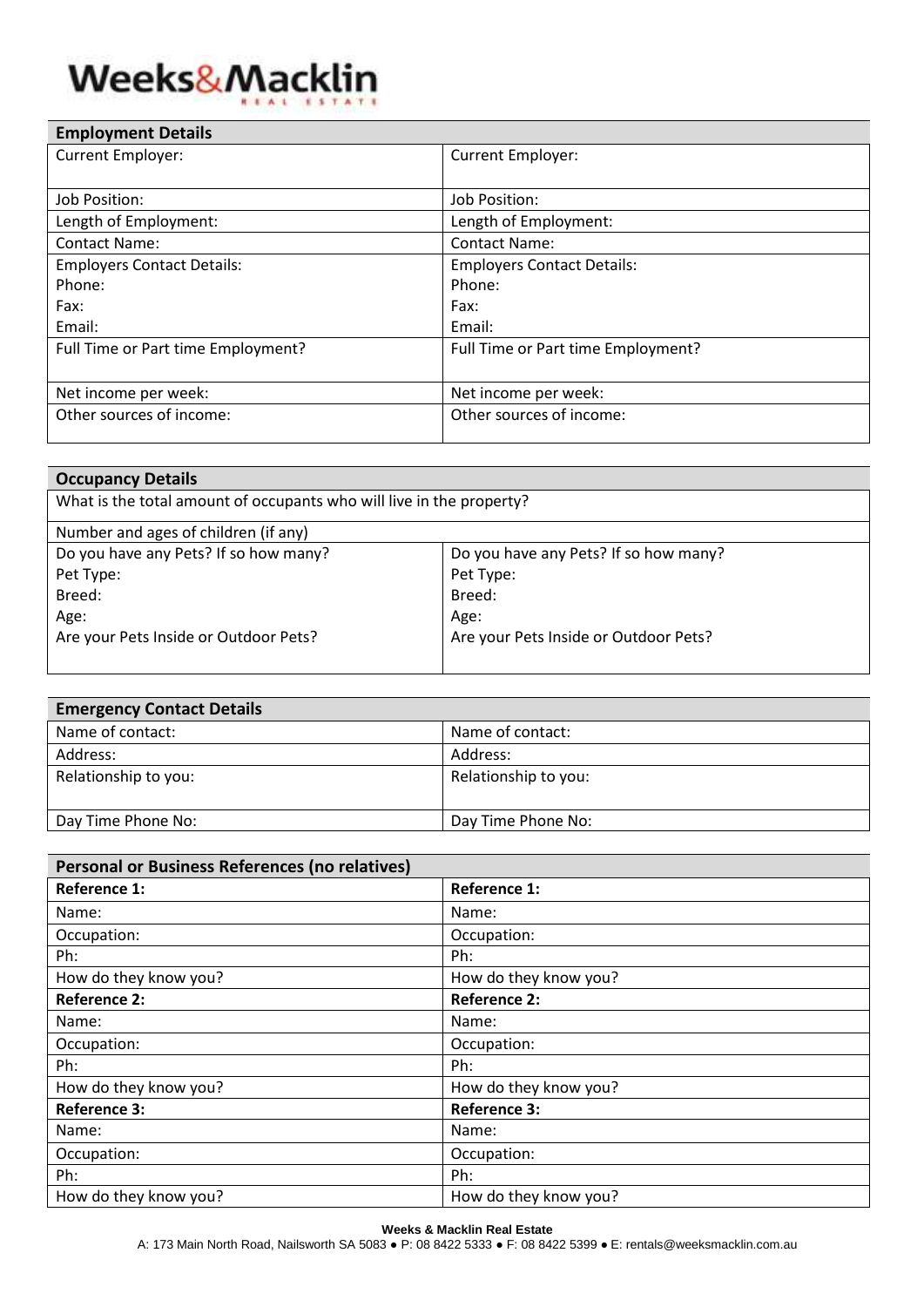## **Weeks&Macklin**

| How did you find out about this<br>property?   | Internet<br>Referral                                                                                                                                                                                                                                                                                             | Sign board<br><b>Rental List</b><br>Other (name)                                |  |
|------------------------------------------------|------------------------------------------------------------------------------------------------------------------------------------------------------------------------------------------------------------------------------------------------------------------------------------------------------------------|---------------------------------------------------------------------------------|--|
| <b>100 Point Identification check</b>          | Current Agent Rent Ledger (40), Drivers Licence (40), Passport (40), Electricity Account<br>(30), Birth Certificate (30), Other Photo ID (30), Current Wage Advice (20), Previous<br>Tenancy Reference (20), Previous 2 Rent Receipts (20), Motor Vehicle Registration<br>Certificate (10), Bank Statement (10), |                                                                                 |  |
| <b>Required Documents</b><br><b>Checklist:</b> | Photo ID<br><b>Bank Statement</b>                                                                                                                                                                                                                                                                                | <b>Current Rent Ledger</b><br><b>Centrelink Statement</b><br>2 Current Payslips |  |
| <b>Bond</b>                                    | Cash                                                                                                                                                                                                                                                                                                             | <b>Housing SA</b><br>Transfer                                                   |  |
| <b>Move in Date</b>                            |                                                                                                                                                                                                                                                                                                                  |                                                                                 |  |

### **PLEASE NOTE THAT YOUR APPLICATION MAY NOT BE ABLE TO BE PROCESSED WITHOUT THE ABOVE SUPPORTING DOCUMENTS ON THE CHECKLIST.**

#### **I confirm the following:**

- 1. During my inspection of this property I found it to be in a reasonably clean condition Yes/No (circle one)
- 2. If "No," I believe the following items should be attended to prior to the commencement of my tenancy. I acknowledge that these items are subject to the landlord's approval.
- 3. I acknowledge that this is an application to rent this property and that my application is subject to the landlord's approval.
- 4. I consent to the information provided in this application being verified and a reference check on national tenancy internet databases being undertaken.

#### **Privacy Statement**

The personal information you provide in this application, or that is collected by us from other sources, is necessary for us to verify your identity, to process and evaluate your application and to manage the tenancy. Personal information collected about you in this application and during the course of your tenancy, if your application is successful, may be disclosed for the purpose for which it was collected to other parties including the landlord, referees, other agents and third party operators of tenancy reference databases- **TICA.** Information already held on these databases may also be disclosed to us and the landlord. If you enter into a Residential Tenancy Agreement, and you fail to comply with your obligations under that agreement, that fact and other relevant personal information collected during the course of your tenancy may also be disclosed to the landlord, third party operators of tenancy reference databases and other agents. If you would like to access the personal information we hold about you, you may contact your property manager. You can also correct this information if it is inaccurate, incomplete or out of date. If the information required from you is not provided by you, or you are not able to sign this application form, we may not be able to process your application and manage your tenancy.